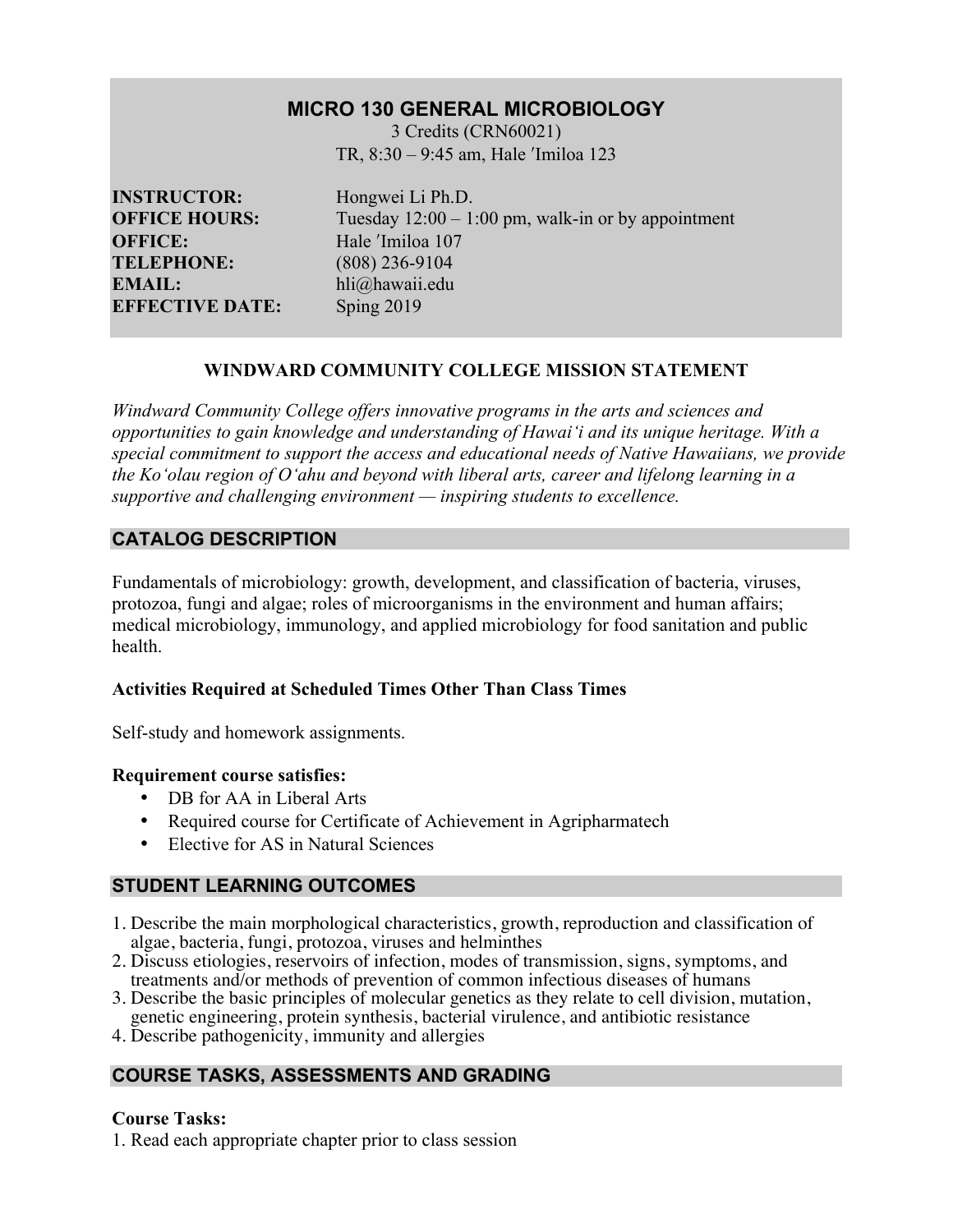2. Complete quizzes/homework assignments and review study guides.

3. Reading assignments: assigned handouts prior to lectures, and literature research for preparation of research presentation.

#### **Assessments**

1. There are 10 quizzes/assignments will be given, and the time and content will be announced in class or by email.

2. Three exams (2 midterms and a final) will be given during the semester. Each exam will cover the lectures and chapters assigned since the preceding exam was given. Even though the exams are not cumulative, an understanding of previously covered material is generally needed to answer questions on each exam. Exams will consist of multiple choices, fill in the blank, matching and short answer questions.

*Make-up exam: will be permitted only by the instructor upon consideration of the evidence justifying the absence presented by the student.*

3. Presentation on a course-based research topic: conduct literature research on a given topic and present in class.

### **Grading**

| The total possible points:       |            |        |
|----------------------------------|------------|--------|
| <i>Quizzes /Assignments (10)</i> | <i>200</i> | points |
| Exams $(3)$                      | 300        | points |
| Research topic presentation      | 50         | points |
| Total                            | 550        | points |

Grading is based on the percentage of total points earned. Final Grades will be assigned as follows:

- A - 90% or above in total points.
- B - 80-89% of total points.
- C - 70-79% of total points.
- D -  $60-69\%$  of total points.
- F - Below 60% of total points

I (incomplete) grade is given at the instructor's option when a student has failed to complete a small part of a course because of circumstances beyond his or her control. It is the **student's responsibility** to contact the instructor to make up the incomplete work with a minimum level (or better) of achievement. Failure to satisfactorily make up incomplete work within the appropriate time period will result in a grade change for "I" to the contingency grade identified by the instructor.

### **LEARNING RESOURCES**

1. Required Textbook: Tortora, G.J., B.R. Funke and C.L. Case. Microbiology – An Introduction. Pearson Benjamin Cummings.  $11<sup>th</sup>$  or  $12<sup>th</sup>$  edition 2. Course materials: https://laulima.hawaii.edu/

### **DISABILITIES ACCOMMODATIONS**

If you have a physical, sensory, health, cognitive, or mental health disability that could limit your ability to fully participate in this class, you are encouraged to contact the Disability Specialist Counselor to discuss reasonable accommodations that will help you succeed in this class. Ann

Windward Community College is an equal opportunity, affirmative action institution. 2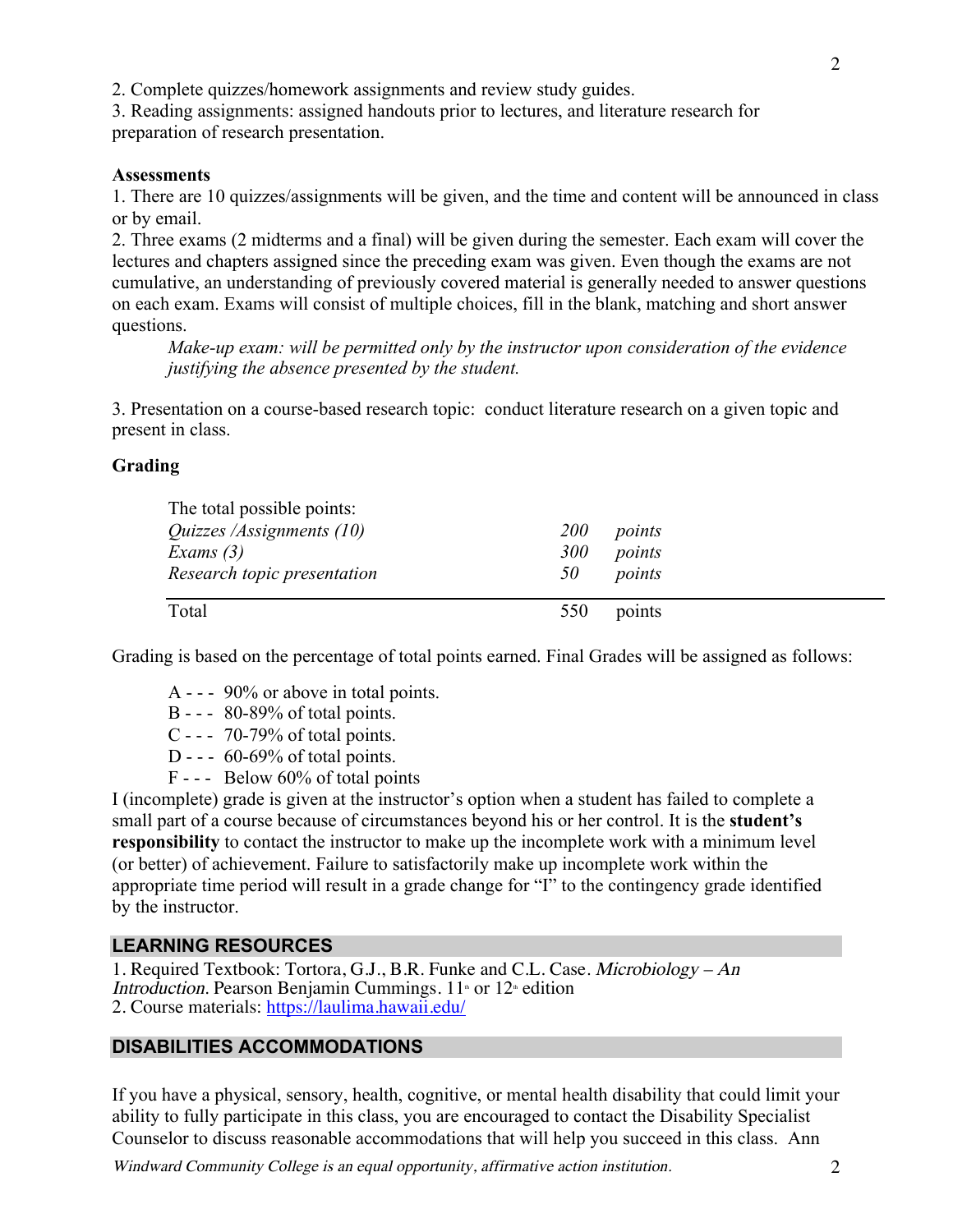Lemke can be reached at 235-7448, lemke@hawaii.edu, or you may stop by Hale 'Ākoakoa 213 for more information.

### **TITLE IX**

Title IX prohibits discrimination on the basis of sex in education programs and activities that receive federal financial assistance. Specifically, Title IX prohibits sex discrimination; sexual harassment and gender-based harassment, including harassment based on actual or perceived sex, gender, sexual orientation, gender identity, or gender expression; sexual assault; sexual exploitation; domestic violence; dating violence; and stalking. For more information regarding your rights under Title IX, please visit: https://windward.hawaii.edu/Title\_IX/.

Windward Community College is committed to the pursuit of equal education. If you or someone you know has experienced sex discrimination or gender-based violence, WCC has resources to support you. To speak with someone confidentially, contact the Mental Health  $\&$ Wellness Office at 808-235- 7393 or Kaahu Alo, Designated Confidential Advocate for Students, at 808-235-7354 or kaahualo@hawaii.edu. To make a formal report, contact the Title IX Coordinator, Karla K. Silva-Park, at 808-235-7468 or karlas@hawaii.edu.

#### **ALTERNATE CONTACT INFORMATION**

If you are unable to contact the instructor, have questions that your instructor cannot answer, or for any other issues, please contact the Academic Affairs Office:

Location: Alakai 121 Phone: 808-235-7422 Email: wccaa@hawaii.edu

#### **CLASS SCHEDULE**

| Date  | Lecture topic                                          | <b>Chapter</b> |
|-------|--------------------------------------------------------|----------------|
| 01/08 | Microbial world and you                                |                |
| 01/10 | Chemical principles                                    | 2              |
| 01/15 | Chemical principles                                    | $\overline{2}$ |
| 01/17 | Chemical principles                                    | $\overline{2}$ |
| 01/22 | Microscope                                             | 3              |
| 01/24 | Functional anatomy of prokaryotic and eukaryotic cells | 4              |
| 01/29 | Functional anatomy of prokaryotic and eukaryotic cells | 4              |
| 01/31 | Functional anatomy of prokaryotic and eukaryotic cells | $\overline{4}$ |
| 02/05 | Microbial metabolism                                   | 5              |
| 02/07 | Microbial metabolism                                   | 5              |
| 02/12 | <b>EXAM1</b>                                           | $1-5$          |
| 02/14 | Microbial growth                                       | 6              |
| 02/19 | Control of microbial growth                            | 7              |
| 02/21 | Microbial genetics                                     | 8              |
| 02/26 | Microbial genetics                                     | 8              |
| 02/28 | Biotechnology & DNA technology                         | 9              |
| 03/05 | Classification of microorganisms                       | 10             |
| 03/07 | Prokaryotes                                            | 11             |
| 03/12 | Eukaryotes: fungi, algae, and protozoa                 | 12             |
| 03/14 | Eukaryotes: fungi, algae, and protozoa                 | 12             |

Windward Community College is an equal opportunity, affirmative action institution. 3